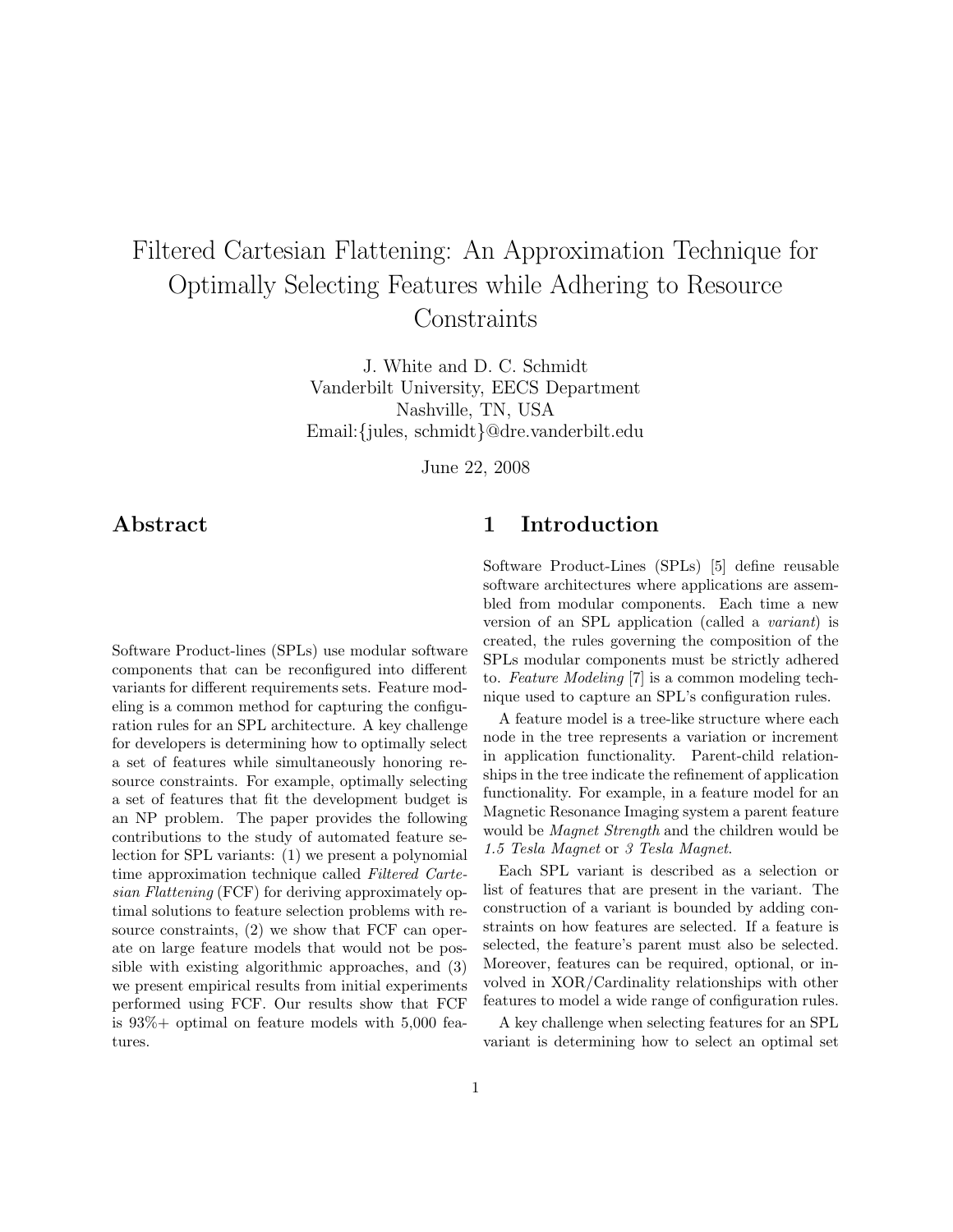of features while simultaneously adhering to one or more resource constraints. For example, in a medical imaging system, if each hardware feature has a cost and value associated with it, selecting a set of features that maximizes the resulting variant's value but also fits within a customer's procurement budget is hard. Proofs that this problem is an NP problem can be built by showing that any instance of the NP Multi-dimensional Multiple-choice Knapsack Problem [1] (MMKP) can be reduced to a feature selection problem with resource constraints, as described in Section 3.1.

Existing techniques for deriving solutions to feature selection problems [4, 8, 3, 13] have utilized exact methods, such as integer programming [12] or SAT solvers [9]. Although these approaches provide guaranteed optimal answers they have exponential algorithmic complexity. As a result, these algorithms do not scale well to large feature selection problems with resource constraints.

To address the lack of approximation algorithms for selecting featues subject to resource constriants, we have created a polynomial-time approximation technique, called Filtered Cartesian Flattening (FCF), for selecting approximately optimal feature sets while adhering to multi-dimensional resource constraints. This paper provides several contributions to the automated construction of SPL variants. First, we present the polynomial time FCF technique for selecting approximately optimal feature sets while respecting resource constraints. WE then show how FCF can be combined with different MMKP approximation algorithms to provide different levels of optimality and time complexity. Finally, we present initial empirical data showing that FCF provides roughly 93%+ optimality on feature models with 5,000 features.

The remainder of this paper is organized as follows: Section 2 describes the challenge of optimally selecting a set of features subject to a set of resource constraints; Section 3 presents our FCF approximation technique for selecting nearly-optimal feature sets subject to resource constraints; Section 4 presents empirical results showing that our algorithm averages  $93\%$  + optimality on feature models of  $5,000$ features; Section 5 compares our work to related research; and Section 6 presents concluding remarks and lessons learned.

## 2 Challenge: Optimally Selecting Features Subject to Resource Constraints

A common goal in selecting features is to maximize the perceived value or quality of the variant produced. In the context of medical imaging systems, for instance, a key goal is to maximize the accuracy of the images produced. The problem is that there are usually additional constraints on the feature selection that are not captured in the feature model and that make the optimization process hard.

For example, features often have costs associated with them, such as the cost of different strength magnets for a Magnetic Resonance Imaging (MRI) machine. A producer of an MRI machine cannot force its customers to buy an MRI variant that exceeds the customer's budget. When a customer requests an MRI machine, therefore, the producer must select a set of features for which the sum is less than the customer's budget, which also maximizes the accuracy of the machine.

We call this problem *optimal feature selection sub*ject to resource constraints. As shown in Section 3.1, any instance of another NP problem (the MMKP problem) can be reduced to an instance of this problem. Optimal feature selection subject to resource constraints is thus also in NP.

Large-scale industrial feature models, such as those for the automation software in continuous casting steel plants, can contain on the order of 30,000 features [11]. Existing techniques [4, 8, 3, 13] that use exact but exponential algorithms do not scale well to these large problem sizes. Other existing NP approximation algorithms, such as those for MMKP problems cannot be directly applied to optimal feature selection subject to resource constraints. Since exact algorithms do not scale well for these problems and existing approximation algorithms cannot be applied, it is hard to automate feature models for large-scale applications.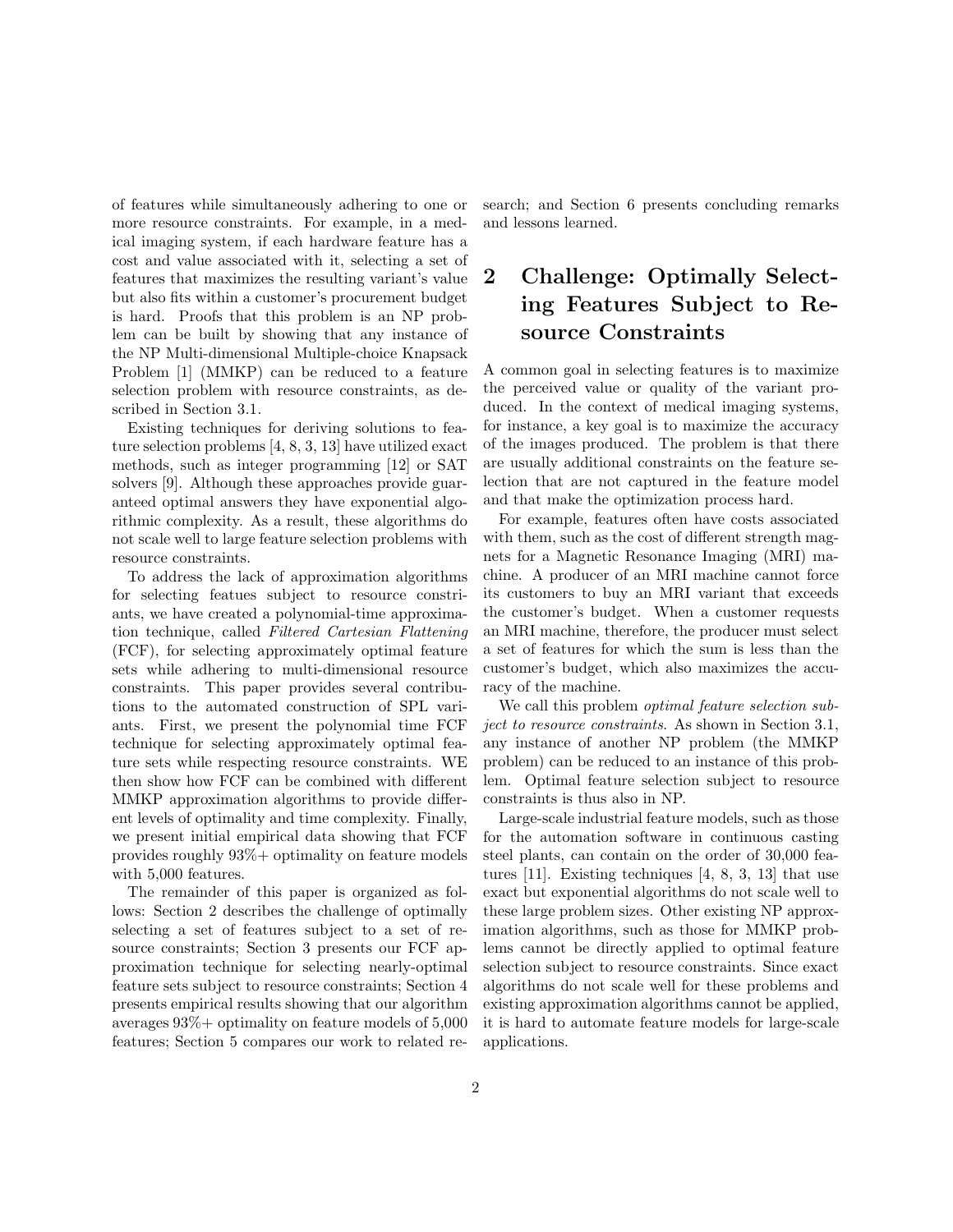### 3 Filtered Cartesian Flattening

This section presents the Filtered Cartesian Flattening (FCF) approximation technique for optimal feature selection subject to resource constraints. FCF transforms an optimal feature selection problem with resource constraints into an equivalent MMKP problem and then solves it using an MMKP approximation algorithm.

#### 3.1 MMKP Problems



Figure 1: A Feature Model of an MMKP Problem Instance

A Knapsack problem [6] is an NP problem where there is a knapsack of fixed size and the goal is to place as many items as possible from a set into the knapsack. An MMKP problem is a variation on the Knapsack problem where the items are divided into X disjoint sets and at most one item from each set may be placed in the knapsack. Values are typically assigned to each item and the goal is to maximize the value of the items placed in the knapsack.

MMKP problems can be reduced to optimal feature selection problems with resource constraints. First, a single root feature denoting the solution is created. Next, for each set, a required child feature representing the set is added to the feature model as a child of the root. For each set, the corresponding feature in the feature model is populated with a child  $XOR$  group<sup>1</sup> containing the items in the set. The available resources for the feature selection problem are defined as the size of the knapsack. The resources consumed by each feature are assigned to the length, width, and height of the original MMKP item. An example feature model of an MMKP problem is shown in Figure 1.



Figure 2: An Example MRI Feature Model

FCF works by performing the reverse process– transforming feature selection problems with resource constraints into MMKP problems. The steps in the FCF technique are designed to flatten the hierarchically structured feature model into a number of independent MMKP sets to form an MMKP problem. Figure 2 shows an example feature model of an MRI machine and Figure 3 illustrates the equivalent MMKP problem. Each item in these sets represents a potential valid partial feature selection from the feature model. There are an exponential number of potential feature selections and thus some of the potential configurations must be filtered out to limit the time complexity of the technique. FCF performs this filtering in the third step of the algorithm, described in Section 3.4.

```
MMKP Set 1:
<MRI, Magnet, 1 Tesla>,
<MRI, Magnet, 1.5 Tesla>,
<MRI, Magnet, 3 Tesla>
MMKP Set 2:
<Alg., Alg 1>,
<Alg., Alg 2>,
<Alg., Alg 3, Alg. 3a>,
<Alg., Alg 3, Alg. 3b>,
<Alg., Alg 3, Alg. 3c>
Note:
```
(items/feature selections denoted with  $\langle \rangle$  >')

Figure 3: MMKP Sets for MRI Feature Model

Since each MMKP set that is produced by FCF contains items representing valid partial feature selec-

 ${}^{1}$ An XOR group is a set of features of which exactly one of the features may be selected at a time.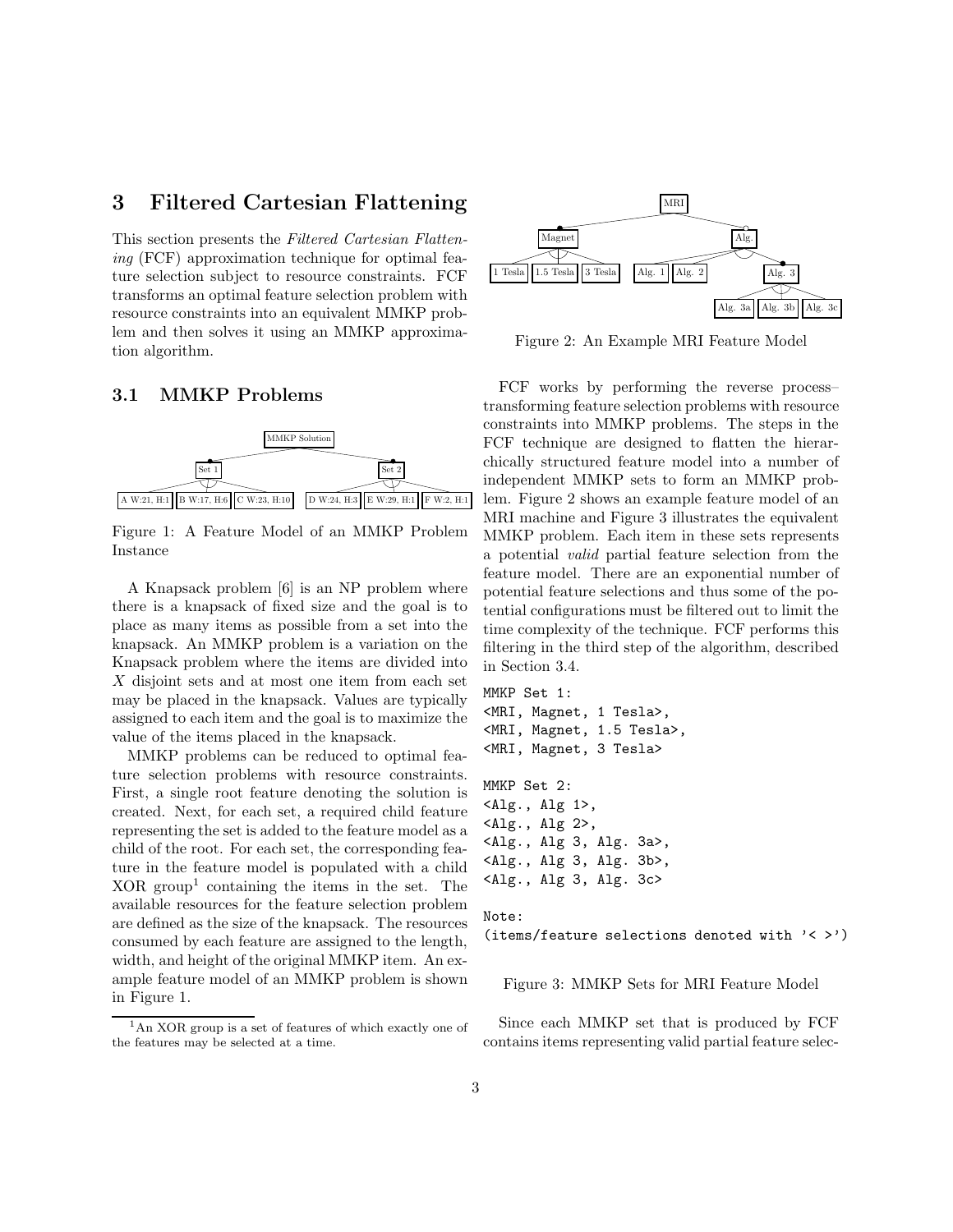tions, the technique must ensure that choosing items from any of the  $X$  MMKP sets produces a feature selection that is both valid and complete. The FCF algorithm accomplishes this task in its first step (see Section 3.2) by creating one MMKP set for the subtree of features directly required by the root feature. The remaining MMKP sets are produced from the subtrees of features that are connected to the root through an optional feature. The technique does not currently support cross-tree constraints, although this is part of our future research.

#### 3.2 Step 1: Cutting the Feature Model Graph

The first step in FCF is to subdivide the feature model into a number of independent subtrees. The goal is to choose the subtrees so that the selection of features in one subtree does not affect the selection of features in other subtrees. One MMKP set will later be produced for each subtree.

We define features that are optional or involved in an XOR group or a cardinality group as choice points. A cardinality group is a group of features that when selected must adhere to a cardinality expression (e.g., select  $2 \ldots 3$  of the features X, Y, and Z). An XOR group is a special case of a cardinality group where exactly one feature from the group must be selected (e.g., it has cardinality  $1 \dots 1$ ). Starting from the root, a depth-first search is performed to find each optional feature with no ancestors that are choice points. At each optional feature with no choice point ancestors, a cut is performed to produce a new independent subtree, as shown in Figure 4.



Figure 4: Cutting to Create Independent subtrees

#### 3.3 Step 2: Converting All Feature Constraints to XOR Groups

Each MMKP set forms an XOR group of elements. Since MMKP does not support any other relationship operators, such as cardinality, nor does it support hierarchy, we must flatten each of the subtrees and convert all of their relationship types into XOR. This conversion allows the conversion of the feature model's independent subtrees into a series of MMKP sets.

Cardinality groups are converted to XOR groups by replacing the cardinality group with an XOR group containing all possible combinations of the cardinality group's elements that satisfy the cardinality expression. Each new item produced from the Cartesian product has the combined resource consumption and value of its constituent features. Since this conversion could create an exponential number of elements, we bound the maximum number of elements that are generated to a constant number  $K$ . Rather than requiring exponential time, therefore, the conversion can be performed in constant time.

The conversion of cardinality groups is one of the first steps where approximation occurs. We define a filtering operation that chooses which  $K$  elements from the possible combinations of the cardinality group's elements to add to the XOR group. All other elements are discarded.

Any number of potential filtering options can be used. Our experiments evaluated a number of filtering strategies, such as choosing  $(1)$  the K highest valued items,  $(2)$  a random group of K items, and  $(3)$  a group of  $K$  items evenly distributed across the items' range of weights. We define a feature's weight or size as the amount of each resource consumed by the feature. We found that selecting the  $K$  items with the best ratio of  $\frac{Value}{\sqrt{N_{TC}}}$  $\frac{Value}{\sum rc_i^2}$ , where  $rc_i$  is the amount of the  $i_{th}$  resource consumed by the item, provided the best results. This sorting critera has been used successfully by a number of other MMKP algorithms [2]. An example conversion with  $K = 3$  and random selection of items is shown in Figure 5.

Individual features with cardinality expressions attached to them are converted to XOR groups using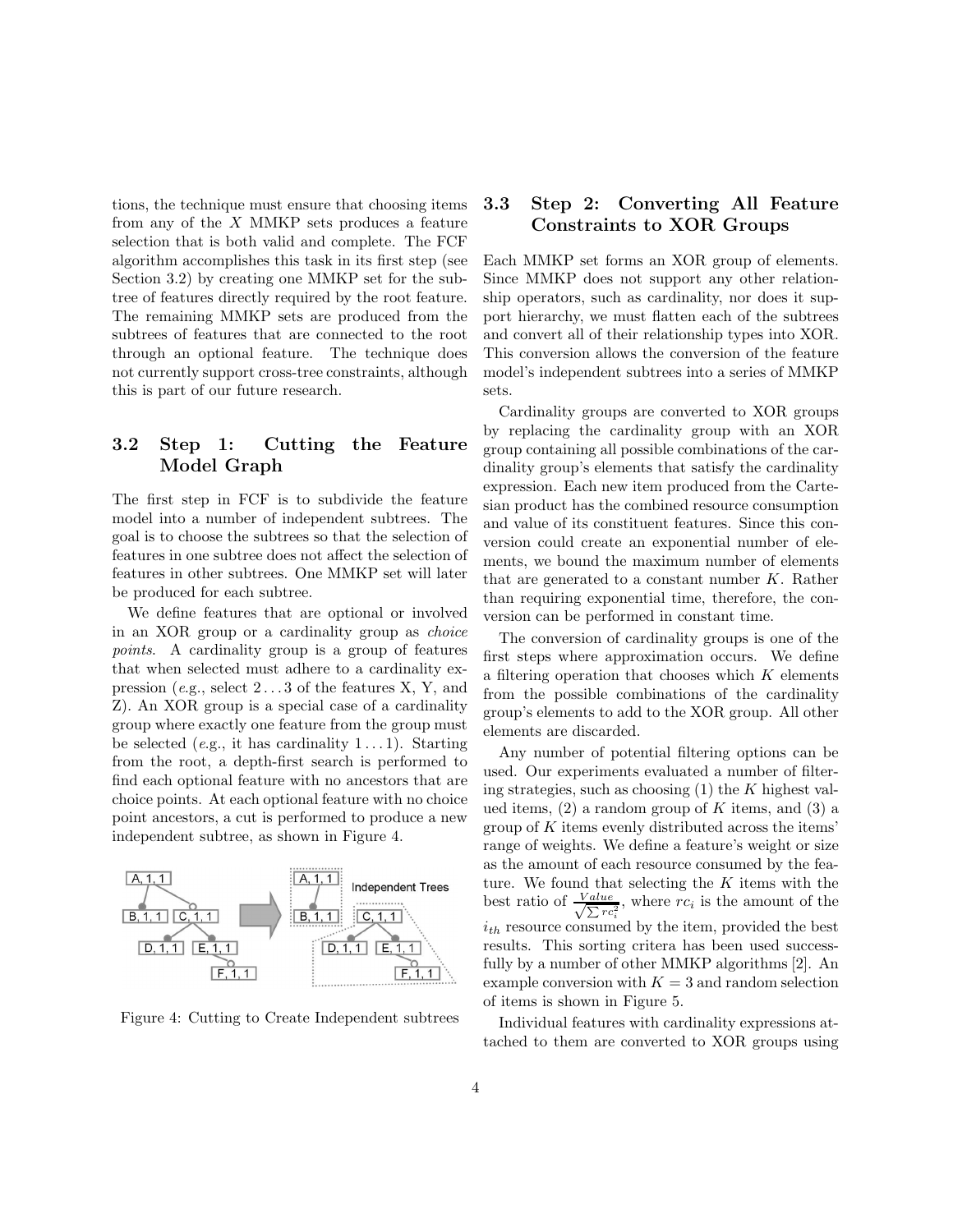

Figure 5: Converting a cardinality group to an XOR Group with K=3 and Random Selection

the same method. The feature is considered as a cardinality group containing  $M$  copies of the feature, where  $M$  is the upper bound on the cardinality expression (e.g. [L..M] or [M]). The conversion then proceeds identically to cardinality groups.

Optional features are converted to XOR groups by replacing the optional feature  $O$  with a new required feature  $O'$ .  $O'$  in turn, has two child features, O and  $\emptyset$  forming an XOR group. O' and  $\emptyset$  have zero weight and value. An example conversion is shown in Figure 6.



Figure 6: Converting an Optional Feature into an XOR Group

#### 3.4 Step 3: Flattening with Filtered Cartesian Products

For each independent subtree of features that now only have XOR and required relationships, an MMKP set needs to be produced. Each MMKP set needs to consist of a single top-level XOR group. To create a single top-level XOR group, we perform a series of recursive flattening steps using filtered Cartesian products to produce an MMKP set containing complete and valid partial feature selections for the subtree.

For each feature with a series of required children, a set of items is produced from a filtered Cartesian product of the sets produced by recursively running the algorithm on its children. For each feature with an XOR group child, a set of items is produced consisting of the Cartesian product of the feature and the union of the sets produced by recursively applying the algorithm to the features in its XOR subgroup. This process is repeated until a single set of items remains. A visualization of this process is shown in Figure 7.



Figure 7: Flattening an XOR Group

Once each independent subtree has been converted into an MMKP set, we must mark those sets which represent optional configuration choices. For each set that does not include the root feature, we add an item ∅ with zero weight and zero value indicating that no features in the set are chosen. This standard MMKP method handles situations where choosing an item from some sets is optional. Since the root feature must always be chosen, the  $\emptyset$  item is not added to its set.

#### 3.5 Step 4: MMKP Approximation

The first three steps produce an MMKP problem where each set contains items representing potential partial configurations of different parts of the feature model. One set contains partial configurations for the mandatory portions of the feature model connected to the root. The remaining sets contain partial configurations of the optional subtrees of the feature model.

The final step in deriving an optimal architectural feature selection is to run an existing MMKP approx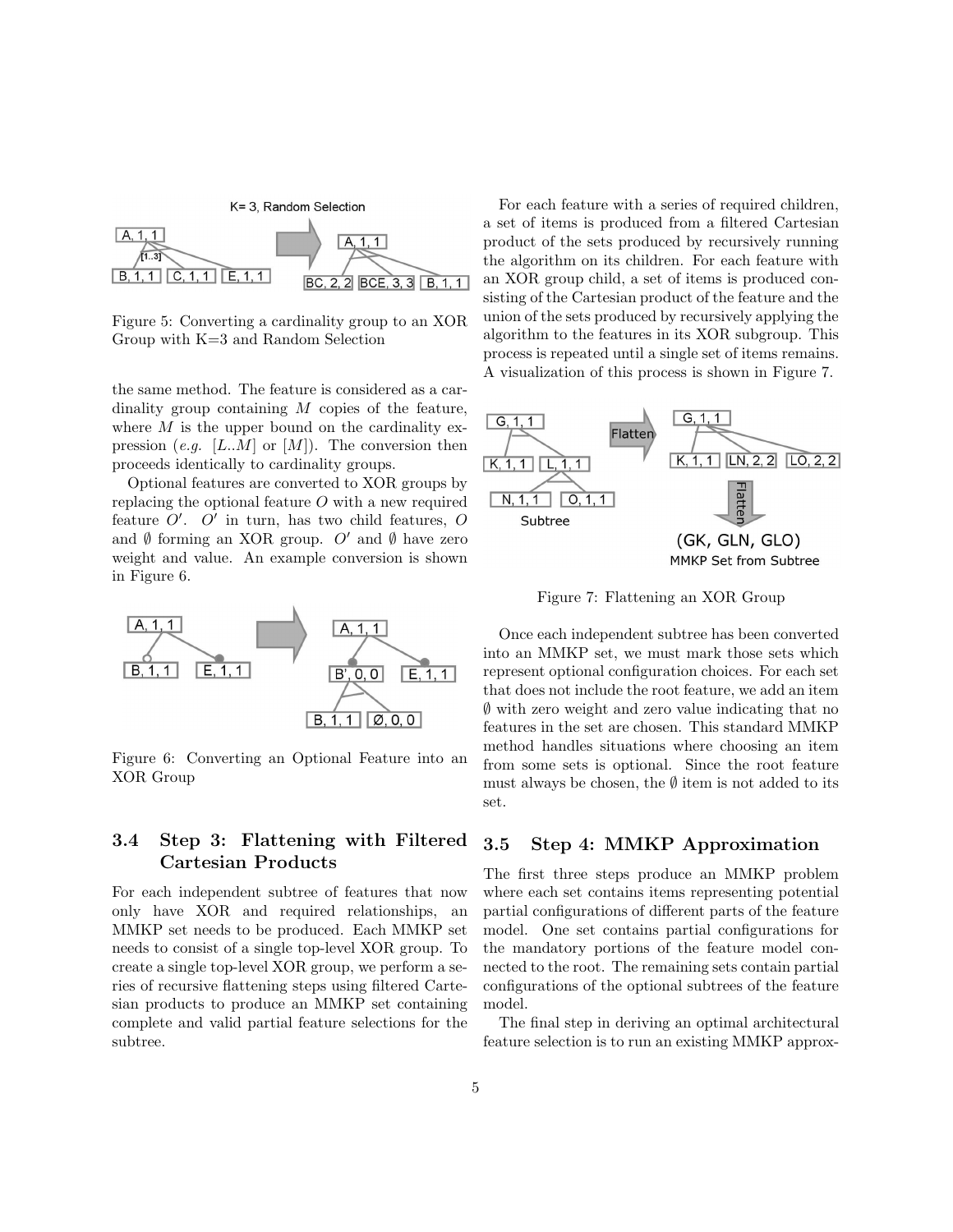imation algorithm to select a group of partial configurations to form the feature selection. For our implementation of FCF, we used a simple modification of the M-HEU algorithm [2] that puts an upper limit on the number of upgrades and downgrades that can be performed. Since FCF produces an MMKP problem, we can use any other MMKP approximation algorithm, such as C-HEU [10]) which uses convex hulls to search the solution space. The solution optimality and solving time will vary depending on the algorithm chosen.

#### 3.6 Algorithmic Complexity

The complexity of FCF's constituent steps can be analyzed as follows:

- The first step in the FCF algorithm, cutting the tree, requires  $O(n)$  time to traverse the tree and find where to make the top-level optional features.
- The second step of the algorithm requires  $O(Kn * S)$  steps, where S is the time required to perform the filtering operation. Simple filtering operations, such as random selection, do not add any algorithmic complexity. In these cases, at most  $n$  sets of  $K$  items must be created to convert the tree to XOR groups, yielding  $O(Kn)$ . In our experiments, we selected the K items with the best value to resource consumption ratio. With this strategy, the sets must be sorted, yielding  $O(Kn^2 \log n)$ .
- The third step in the algorithm requires flattening at most n groups using filtered Cartesian products, which yields a total time of  $O(Kn*S)$ .
- The solving step incurs the algorithmic complexity of the MMKP approximation algorithm chosen.

This analysis yields a total general algorithmic complexity for FCF of  $(n + (Kn * S) + (Kn * S) +$  $MMKP+n) = O(Kn*S+MMKP+n)$ . As long as a polynomial time filtering operation is applied, FCF will have an overall polynomial time complexity. For

large-scale problems, this polynomial time complexity is significantly better than an exponential running time.

## 4 Results

To evaluate our FCF approximation technique, we generated random feature models and then created random feature selection problems with resource constraints from the feature models. For example, we would first generate a feature model and then assign each feature an amount of RAM, CPU, etc. that it consumed. Each feature was also associated with a value. We randomly generated a series of available resources values and asked the FCF algorithm to derive the feature selection that maximized the sum of the value attributes while not exceeding the randomly generated available resources. Finally, we compared the FCF answer to the optimum answer.

We performed the experiments using 8 dual processor 2.4ghz Intel Xenon nodes with 2 GB RAM. Each node was loaded with Fedora Core 4. We launched 2 threads on each machine, enabling us to generate and solve 16 optimal feature selection with resource constraints problems in parallel.

The results from solving 18,500 different feature selection problems, each with a feature model of 5,000 features and 2 resource types (RAM and CPU) is shown in Figure 8. We set the max set size,  $K$ , in the filtering steps to 2,500. The X axis shows the percentage of optimality. The Y axis shows the number of problem instances or samples that were solved with the given optimality. The overall average optimality was 93%.

## 5 Related Work

Benavides et al. [4] present a technique for using Constraint Satisfaction Problems (CSPs) to model and solve feature selection problems. This technique can be modified to solve feature selection problems subject to resource constraints [13]. Their technique works well for small-scale problems, where an approximation technique is not needed. For larger-scale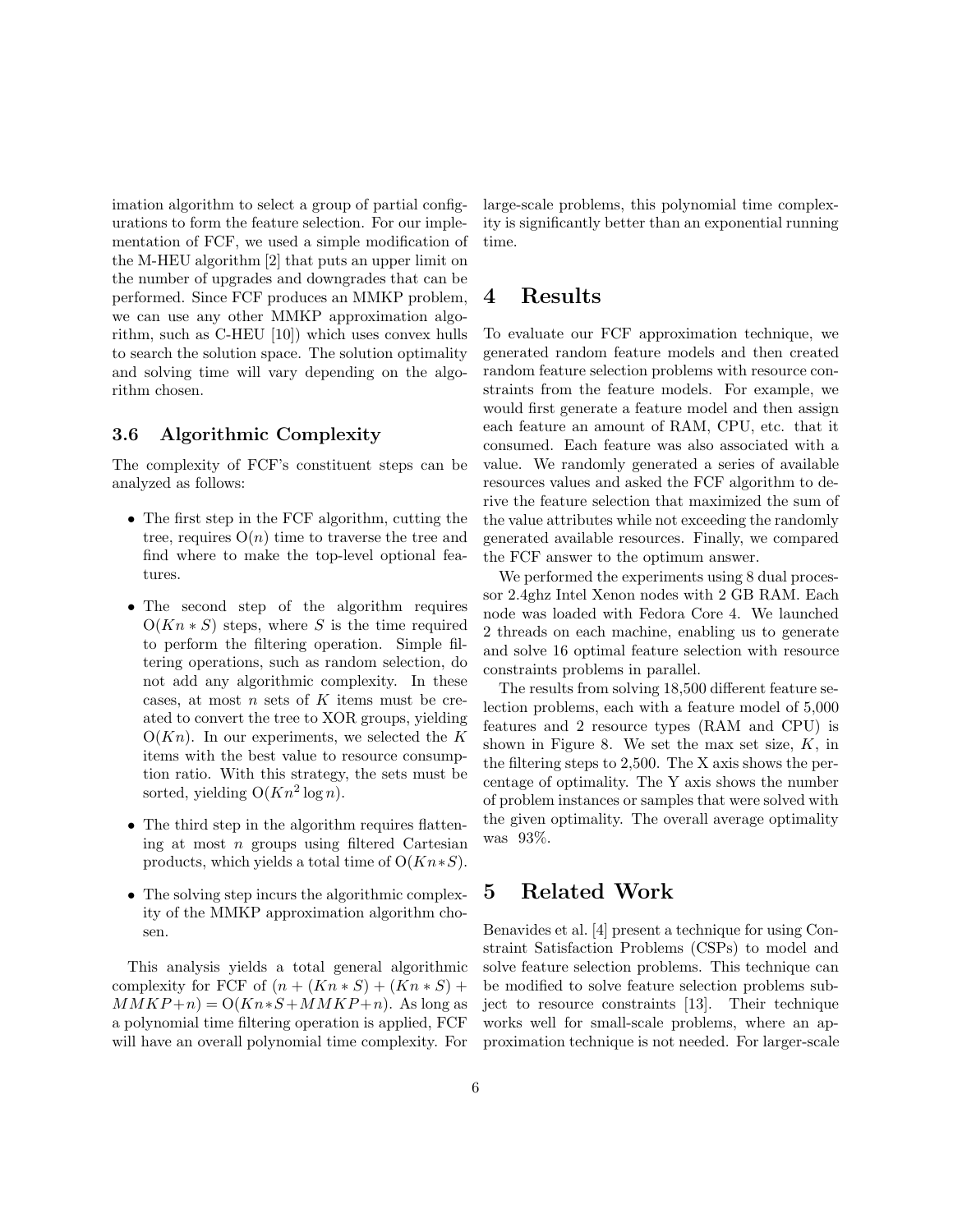

Figure 8: FCF Optimality on 18,500 Feature Models with 5,000 Features and 2 Resources

problems, however, their technique is too computationally demanding. In contrast, FCF performs well on these large-scale problems.

Other approaches to automated feature selection rely on propositional logic, such as those presented by Mannion [8] and Batory [3]. These techniques were not designed to handle integer resource constraints and thus are not equipped to handle optimal feature selection problems subject to resource constraints. Moreover, these techniques rely on SAT solvers that use exponential algorithms. FCF is a polynomial-time algorithm that can handle integer resource constraints and thus can perform optimal feature selection subject to resource constraints on large-scale problems.

## 6 Conclusion

Approximation algorithms are needed to optimally select features for large-scale feature models subject to resource constraints. Although there are numerous approximation algorithms for other NP problems, they do not directly support optimal feature selection subject to resource constraints. The closest possible class of approximation algorithms that could be applied are MMKP approximation algorithms but these algorithms are not designed to handle the hierarchical structure and non-XOR constraints in a feature model. This lack of approximation algorithms limits the scale of model on which automated feature selection subject to resource constraints can be performed.

This paper shows how the Filtered Cartesian Flattening (FCF) approximation technique can be applied to optimally select features subject to resource constraints. FCF creates a series of filtered Cartesian products from a feature model to produce an equivalent MMKP problem. After an equivalent MMKP problem is obtained, existing MMKP approximation algorithms can be used to solve for a feature selection. The empirical results in Section 4 show how FCF can achieve an average of at least 93% optimality for large feature models. The results can be improved by using more exact MMKP approximation algorithms, such as M-HEU [2].

From our experience with FCF, we have learned the following lessons:

- For small-scale feature models (e.g., with  $< 100$ ) features) MMKP approximation algorithms do not provide optimal results. For these smaller problems, exact techniques, such as those designed by Benavides et al. [4], should be used.
- For large-scale feature models  $(e.g., with > 5,000$ features) exact techniques typically require days, months, or more, to solve optimal feature selection problems subject to resource constraints. In contrast, FCF typically requires between 1-5 seconds for a 5,000 feature problem.
- Once a feature model has been subdivided into a number of independent subtrees, these subtrees can be distributed across independent processors to flatten and solve in parallel. The FCF technique is thus highly amenable to multi-core processors and parallel computing.

An implementation of FCF is included with the open-source GEMS Model Intelligence project and is available from eclipse.org/gmt/gems.